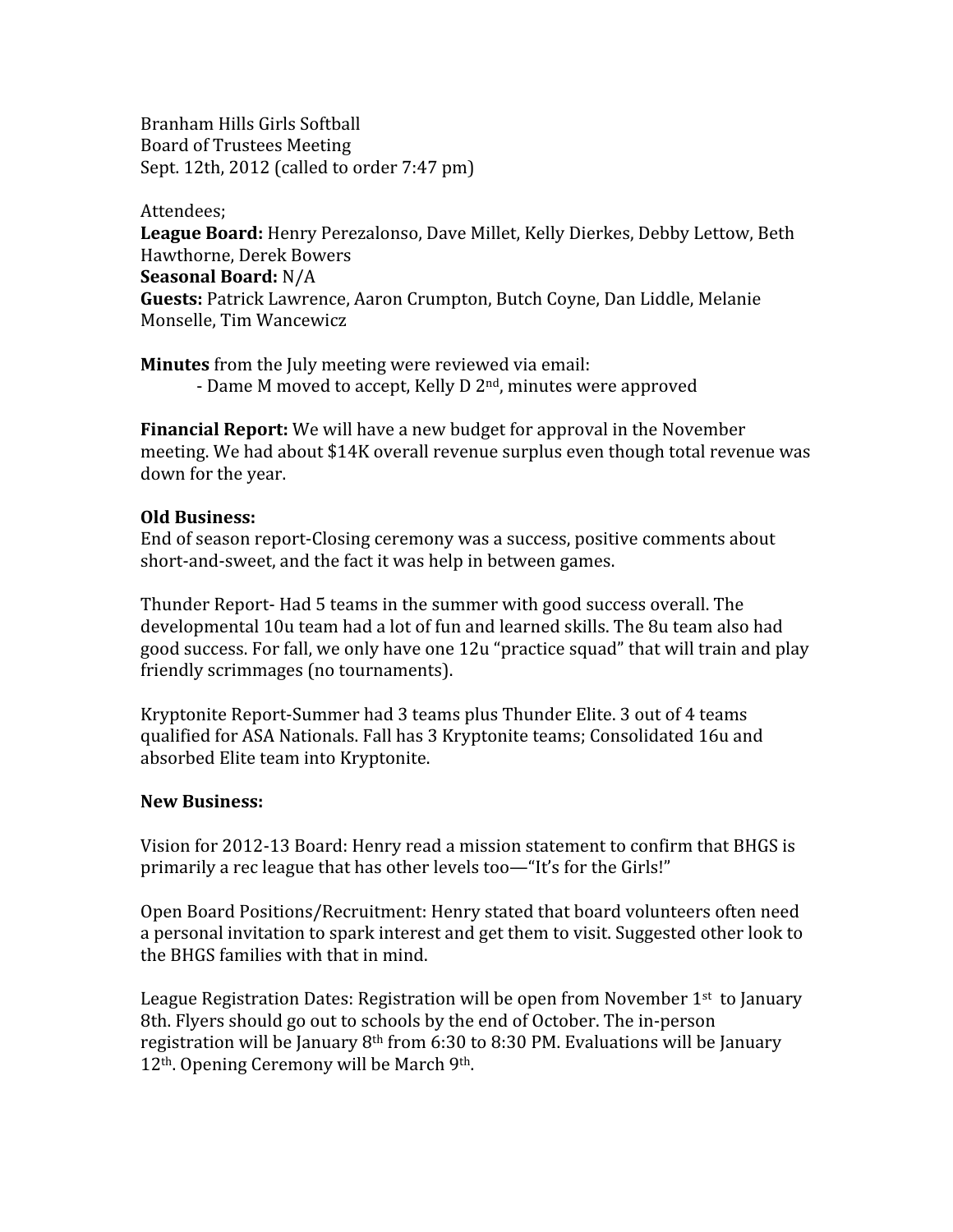**Presidents
Report** – Henry
Perezalonso  $-N/A$ **Vice
Presidents
Report** – Dave
Millet Dave met with District ‐ **Treasurer's
Report** – Kelly
Dierkes ‐ See
above ‐ **Player
Agent's
Report** – Debby
Lettow,
Beth
Hawthorne  $- N/A$ **Secretary's
Report** –
Derek
Bowers ‐
N/A Umpire
in
Chief
–
Steve
Handel
volunteered Fundraising
– Marty
Fontes
volunteered Sponsorship
– Open Uniforms
– Heather
Kiuttu
volunteered Facilities
Director
– Aaron
Crumpton
&
Butch
Coyne
co‐volunteered Safety Director- Dave Millet volunteered (if no one else is available) Equipment‐ Open Clinics
&
Coach
Certifications– Open Marketing
&
Communications:
Dan
Liddle
volunteered Yearbook Coordinator: Open (Dan L to help train) Volunteer
Coordinator:
Open Snackshack
Coordinator:
Open 6U
Division
Representative
– Roger
Hall
volunteered 8U
Division
Representative
– Open 10U
Division
Representative
– Open 12U
Division
Representative
– Tim
Wancewicz
volunteered